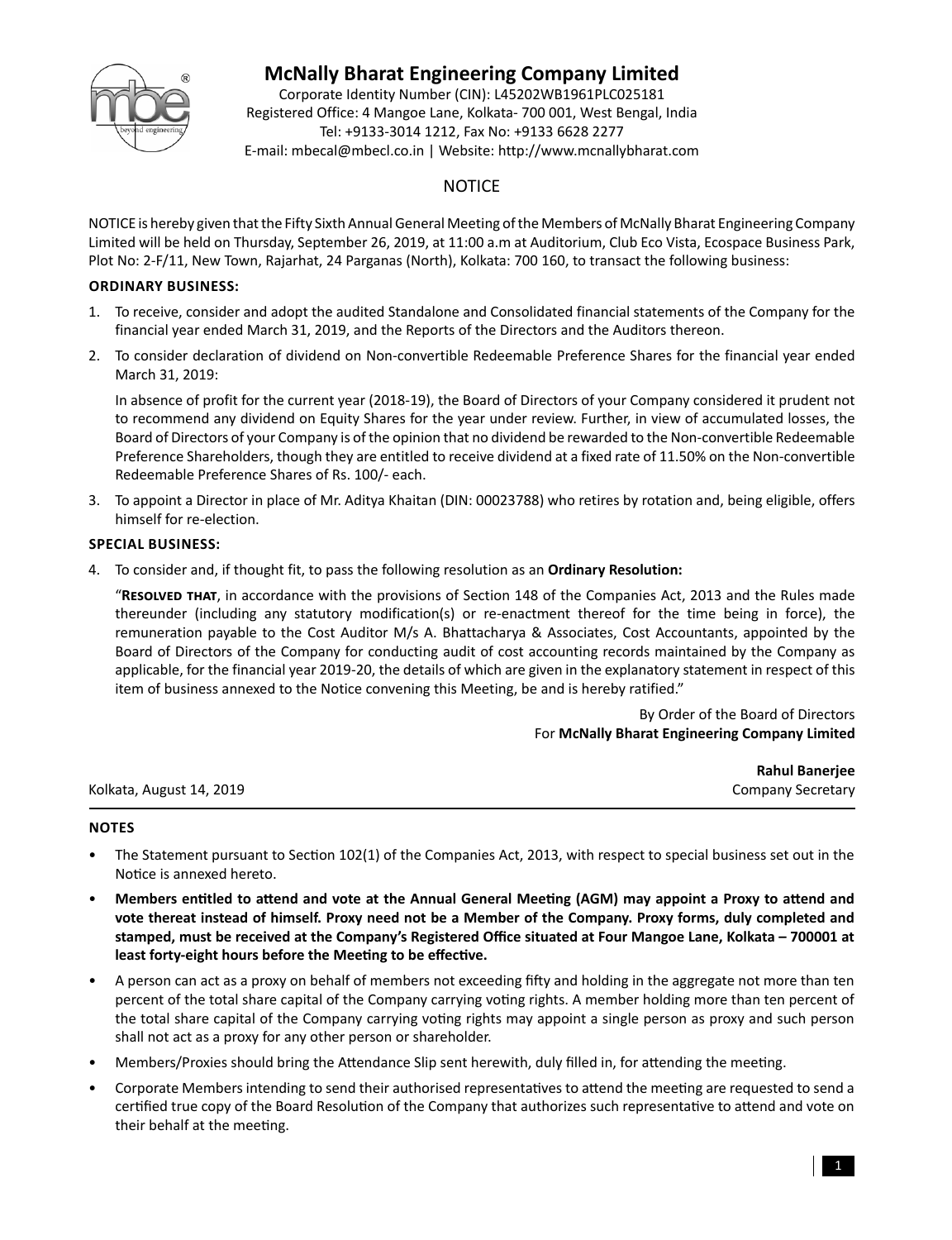- The Company is providing the facility of remote electronic voting to the Members and the details are set out in the *Annexure* set herewith.
- The voting rights for the shares are one vote per equity share registered in the name of the shareholders/ beneficial owners as on cut-off date of September 19, 2019.

The company has transferred the unpaid or unclaimed dividends declared up to financial years 2010-11, from time to time, to the Investor Education and Protection Fund (IEPF) established by the Central Government. Pursuant to the provisions of Investor Education and Protection Fund (Uploading of information regarding unpaid and unclaimed amounts lying with companies) Rules, 2012, the Company has uploaded the details of unpaid and unclaimed amounts lying with the Company as on September 26, 2018 (date of last Annual General Meeting) on the website of the Company (**www.mcnallybharat.com**).

- The Members of the Company who have not yet encashed their dividend warrant(s) for the financial year ended March 31, 2012, and onwards as applicable, are requested to contact the Share Transfer Agent of the Company forthwith. Shares on which dividend remains unclaimed for seven consecutive years will be transferred to IEPF in terms of Section 124 of the Companies Act, 2013 and the applicable Rules made thereunder.
- The facility for voting through ballot will be available at the AGM venue for those Members who do not cast their votes by remote e-voting prior to the AGM. Members, who cast their votes by remote e-voting prior to the AGM, may attend the meeting but will not be entitled to cast their votes once again.
- The Register of Members and Share Transfer Books of the Company will remain closed from September 20, 2019 to September 26, 2019 (both days inclusive).
- Pursuant to the provisions of Section 124 of the Companies Act, 2013, the amount of the Dividend for the subsequent years remaining unpaid or unclaimed for a period of seven years from the date of transfer to Unpaid Dividend Account of the Company shall be transferred to the Investor Education and Protection Fund set up by the Government of India and no payments shall be made in respect of any such claims by the Fund.
- The Securities and Exchange Board of India (SEBI) has mandated the submission of Permanent Account Number (PAN) by every participant in securities market. Members holding shares in electronic form are, therefore, requested to submit their PAN to their Depository Participants with whom they are maintaining their demat accounts. Members holding shares in physical form can submit their PAN to the Company or its Registrar and Share Transfer Agent, Maheshwari Datamatics Private Limited, 23, R. N. Mukherjee Road, 5th Floor, Kolkata - 700001.
- Members who have not registered their e-mail addresses so far are requested to register their e-mail addresses for receiving all communication including Annual Report, Notices, Circulars, etc. from the Company electronically.
- **Compulsory Dematerialization of Securities as per Circular issued by SEBI**

It is hereby brought to the notice of all shareholders of the Company that Securities & Exchange Board of India (SEBI) has recently amended relevant provisions of SEBI (Listing Obligations and Disclosure Requirements) Regulations, 2015 to disallow listed companies from accepting request for transfer of securities which are held in physical form, with effect from April 1, 2019.

The shareholders who continue to hold shares and other types of securities of the Company in physical form even after this date, will not be able to lodge the shares with company / its RTA for further transfer. They will need to convert them to demat form compulsorily if they wish to effect any transfer. Only the requests for transmission and transposition of securities in physical form will be accepted by the listed companies / their RTAs.

• The Shareholders are requested to send directly all documents, transfer, demat requests and other communication in relation thereto to the Registrar at their following address:

M/s. Maheshwari Datamatics Private Limited Unit: McNally Bharat Engineering Co. Ltd. 6 Mangoe Lane, 2nd Floor, Kolkata – 700001

Members may also note that the Annual Report of the Company for the Financial Year 2018-19 and the Notice of the AGM to be held on Thursday, September 26, 2018, will be available in the "Investors" section on the Company's portal **h"p://www.mcnallybharat.com**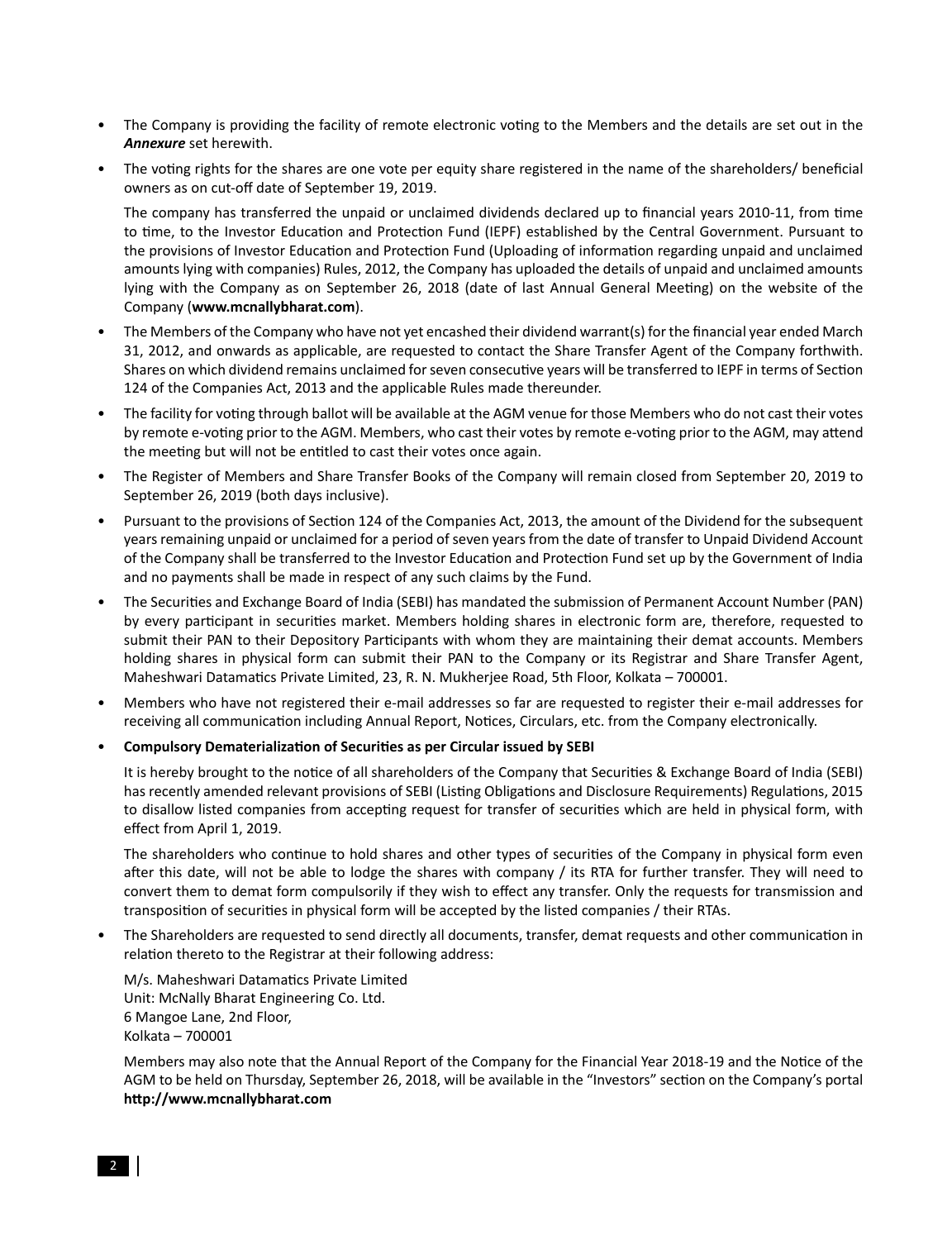- Complete particulars of the venue of the meeting including route map and prominent land mark for easy location is enclosed for the convenience of the members.
- The information as required to be provided in terms of the Listing Agreement with the Stock Exchanges regarding the Directors who are proposed to be appointed / re-appointed is annexed.
- Members desiring any information as regards the Accounts or operations of the Company are requested to write to the Company at least seven days prior to the meeting so as to enable the Management to keep the information ready at the Meeting.

## Statement Pursuant to Section 102 of the Companies Act, 2013 in Respect of Items of Special Business Set Out in the **Notice Convening the Meeting:**

### **Item No. 4**

The Board of Directors of the Company ('the Board') at the meeting held on 14<sup>th</sup> August, 2019, on the recommendation of the Audit Committee, approved the appointment of M/s A. Bhattacharya & Associates, Cost Accountants, as Cost Auditors of the Company, subject to approval(s) as may be necessary, to conduct audit of Cost Records maintained by the Company in respect of products as applicable for the financial year 2019-20 at a remuneration of Rs. 2,00,000/- plus goods and service tax as applicable and reimbursement of out-of-pocket expenses at actual.

In terms of Section 148 of the Companies Act, 2013 read with the Companies (Audit and Auditors) Rules, 2014, remuneration of the Cost Auditors needs ratification by the Members of the Company.

None of the Directors and Key Managerial Personnel of the Company, or their relatives, are interested in the Resolution.

The Board recommends the Resolution for your approval.

#### Information of the Directors, offering themselves for re-appointment, mentioned in Resolution No. 3 pursuant to the provisions of Regulation 36 of the SEBI (Listing Obligations and Disclosure Requirements) Regulations, 2015

#### 1. **Mr. Aditya Khaitan (DIN: 00023788)**

Mr. Aditya Khaitan hails from a renowned family of industrialists, having interest in diverse business activities. Mr. Khaitan has in-depth exposure to and involvement in steering diverse business and has gained considerable experience and expertise in management, production, marketing, corporate finance and other related areas of tea industry and also in the matter of restructuring, mergers, de-mergers and acquisitions of corporate entities.

Mr. Aditya Khaitan is related to Mr. Amritanshu Khaitan, who resigned as a Non-Executive Director from the Board of Directors of the Company w.e.f. December 17, 2018. He is not related to any other member of the Board of Directors of the Company.

He currently holds no shares in the Company.

Names of Listed Company in which Mr. Aditya Khaitan is a Director:

|   | Williamson Magor & Co. Ltd         | Non-executive Non-independent Director |  |
|---|------------------------------------|----------------------------------------|--|
|   | Williamson Financial Services Ltd. | Non-executive Non-independent Director |  |
|   | Eveready Industries India Ltd      | Non-executive Non-independent Director |  |
| 4 | McLeod Russel India Ltd            | Executive Director (MD)                |  |
|   |                                    | Member - Audit Committee               |  |
|   | Kilburn Engineering Limited        | Non-executive Non-independent Director |  |
| 6 | McNally Sayaji Engineering Limited | Non-executive Non-independent Director |  |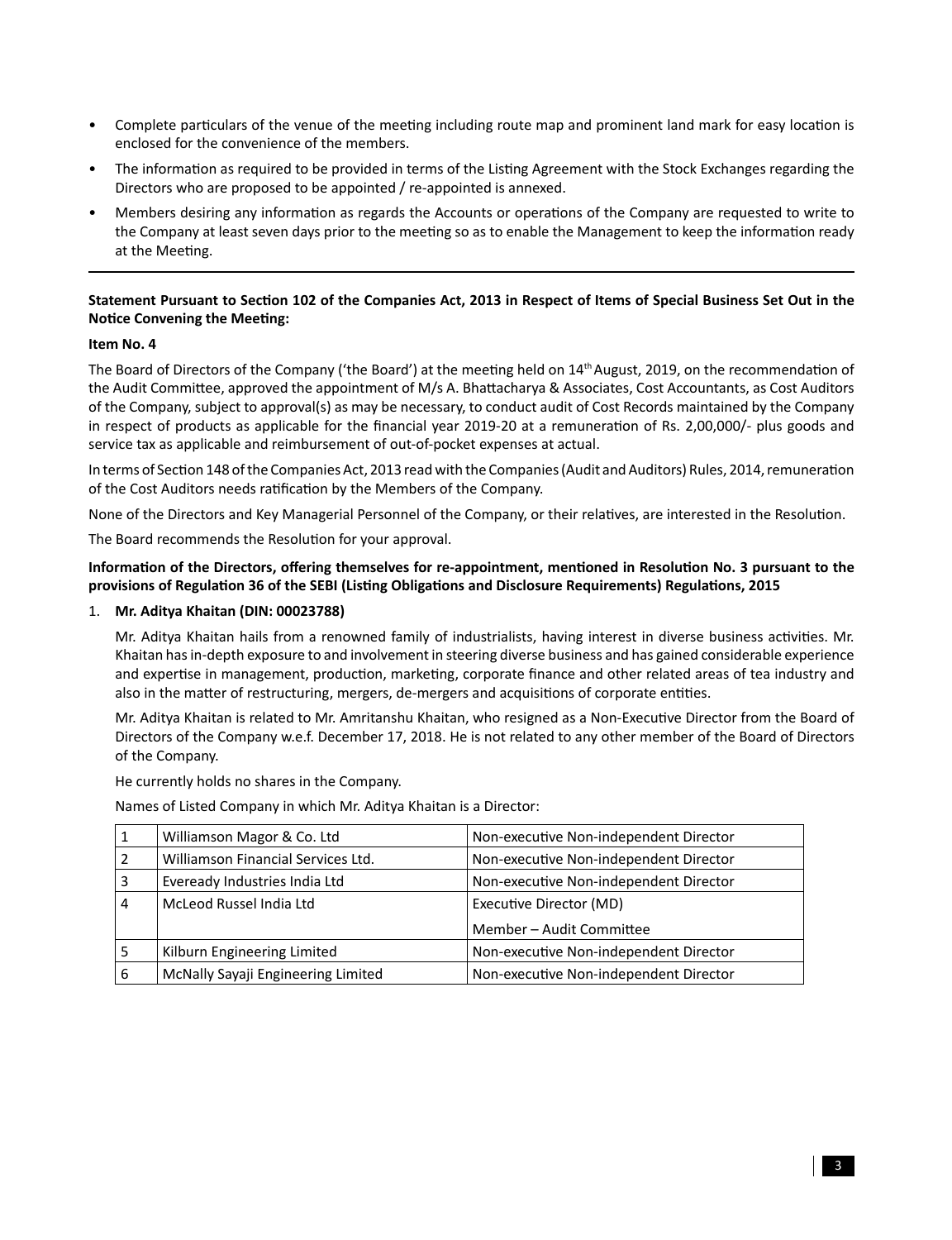## **Venue Location Map**



**Auditorium, Club Eco Vista, Ecospace Business Park, Plot No: 2-F/11, New Town, Rajarhat, 24 Parganas (North), Kolkata: 700156**

*(Major landmarks: Rabindra Tirtha, Tata Medical Centre, Tata Consultancy Services– Geetanjali Park, Aliah University. Major bus stop – Ecospace Business Park)*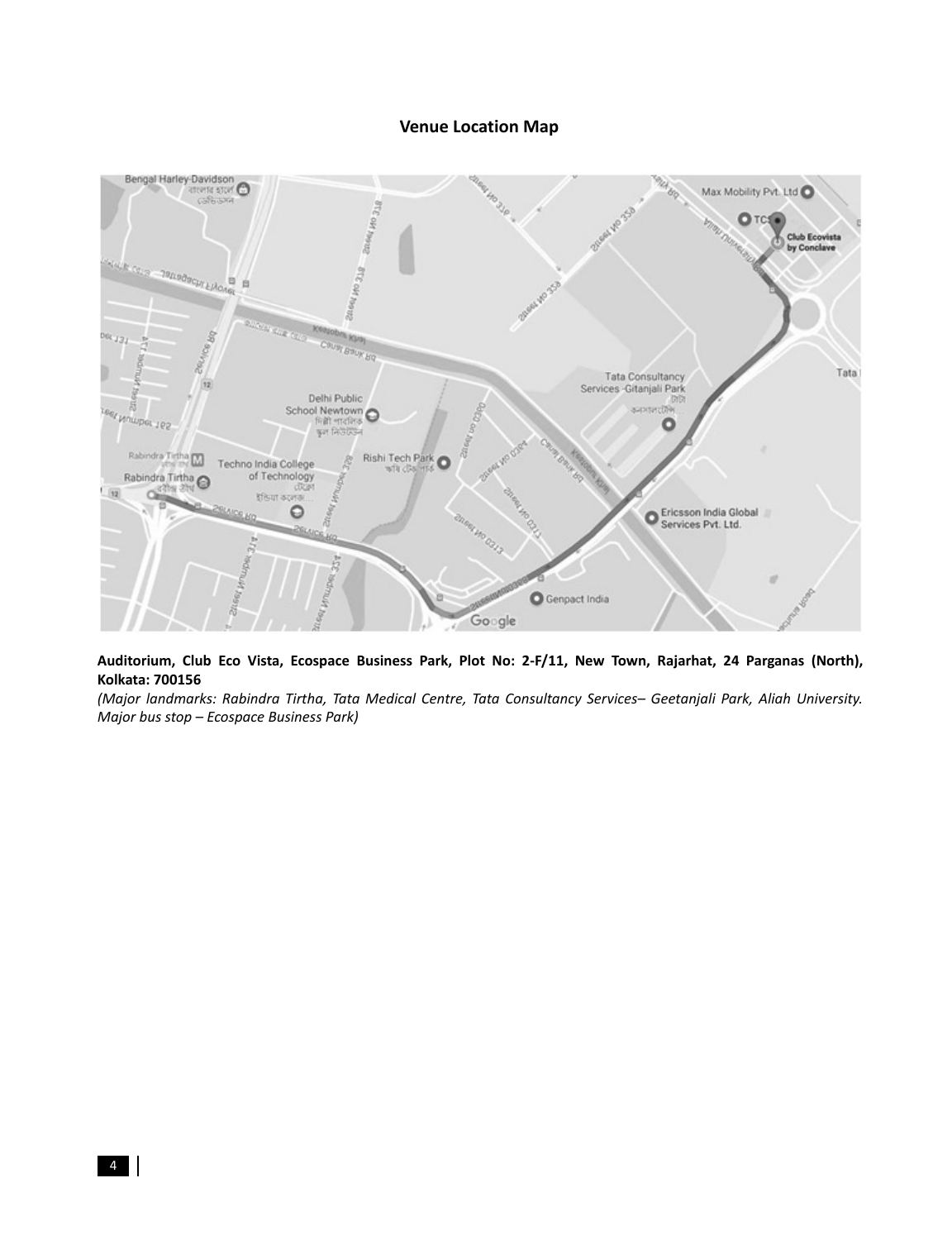### **ANNEXURE TO NOTICE**

#### **SHAREHOLDER INSTRUCTIONS FOR E-VOTING**

#### **The instructions for shareholders voting electronically are as under:**

- (i) The voting period begins on Monday, 23rd September, 2019 at 10:00 a.m. and ends on Wednesday, 25th September, 2019 at 05:00 p.m. During this period shareholders of the Company, holding shares either in physical form or in dematerialized form, as on the cut-off date (record date) of 19th September, 2019 may cast their vote electronically. The e-voting module shall be disabled by CDSL for voting thereafter.
- (ii) Shareholders who have already voted prior to the meeting date would not be entitled to vote at the meeting venue.
- (iii) The shareholders should log on to the CDSL's e-voting portal **www.evotingindia.com**.
- (iv) Click on Shareholders.
- (v) Now Enter your User ID
	- a. For CDSL: 16 digits beneficiary ID,
	- b. For NSDL: 8 Character DP ID followed by 8 Digits Client ID,
	- c. Members holding shares in Physical Form should enter Folio Number registered with the Company.
- (vi) Next enter the Image Verification as displayed and Click on Login.
- (vii) If you are holding shares in demat form and had logged on to **www.evotingindia.com** and voted on an earlier voting of any company, then your existing password is to be used.
- (viii) If you are a first-time user follow the steps given below:

|                | For Members holding shares in Demat Form and Physical Form                                                                                                                                                                                                                  |  |  |
|----------------|-----------------------------------------------------------------------------------------------------------------------------------------------------------------------------------------------------------------------------------------------------------------------------|--|--|
| PAN            | Enter your 10 digit alpha-numeric PAN issued by Income Tax Department (Applicable for both demat<br>shareholders as well as physical shareholders)                                                                                                                          |  |  |
|                | • Members who have not updated their PAN with the Company/Depository Participant are requested<br>to use the first two letters of their name and the 8 digits of the sequence number in the PAN field.                                                                      |  |  |
|                | In case the sequence number is less than 8 digits enter the applicable number of 0's before the<br>number after the first two characters of the name in CAPITAL letters. Eg. If your name is Ramesh<br>Kumar with sequence number 1 then enter RA00000001 in the PAN field. |  |  |
| Dividend       | Bank   Enter the Dividend Bank Details or Date of Birth (in dd/mm/yyyy format) as recorded in your demat  <br>Details OR Date $ $ account or in the company records in order to login.                                                                                      |  |  |
| of Birth (DOB) | • If both the details are not recorded with the depository or company please enter the member id $/$<br>folio number in the Dividend Bank details field as mentioned in instruction (iv).                                                                                   |  |  |

(ix) After entering these details appropriately, click on "SUBMIT" tab.

- (x) Members holding shares in physical form will then directly reach the Company selection screen. However, members holding shares in demat form will now reach 'Password Creation' menu wherein they are required to mandatorily enter their login password in the new password field. Kindly note that this password is to be also used by the demat holders for voting for resolutions of any other company on which they are eligible to vote, provided that company opts for e-voting through CDSL platform. It is strongly recommended not to share your password with any other person and take utmost care to keep your password confidential.
- (xi) For Members holding shares in physical form, the details can be used only for e-voting on the resolutions contained in this Notice.
- (xii) Click on the EVSN for McNally Bharat Engineering Company Limited.
- (xiii) On the voting page, you will see "RESOLUTION DESCRIPTION" and against the same the option "YES/NO" for voting. Select the option YES or NO as desired. The option YES implies that you assent to the Resolution and option NO implies that you dissent to the Resolution.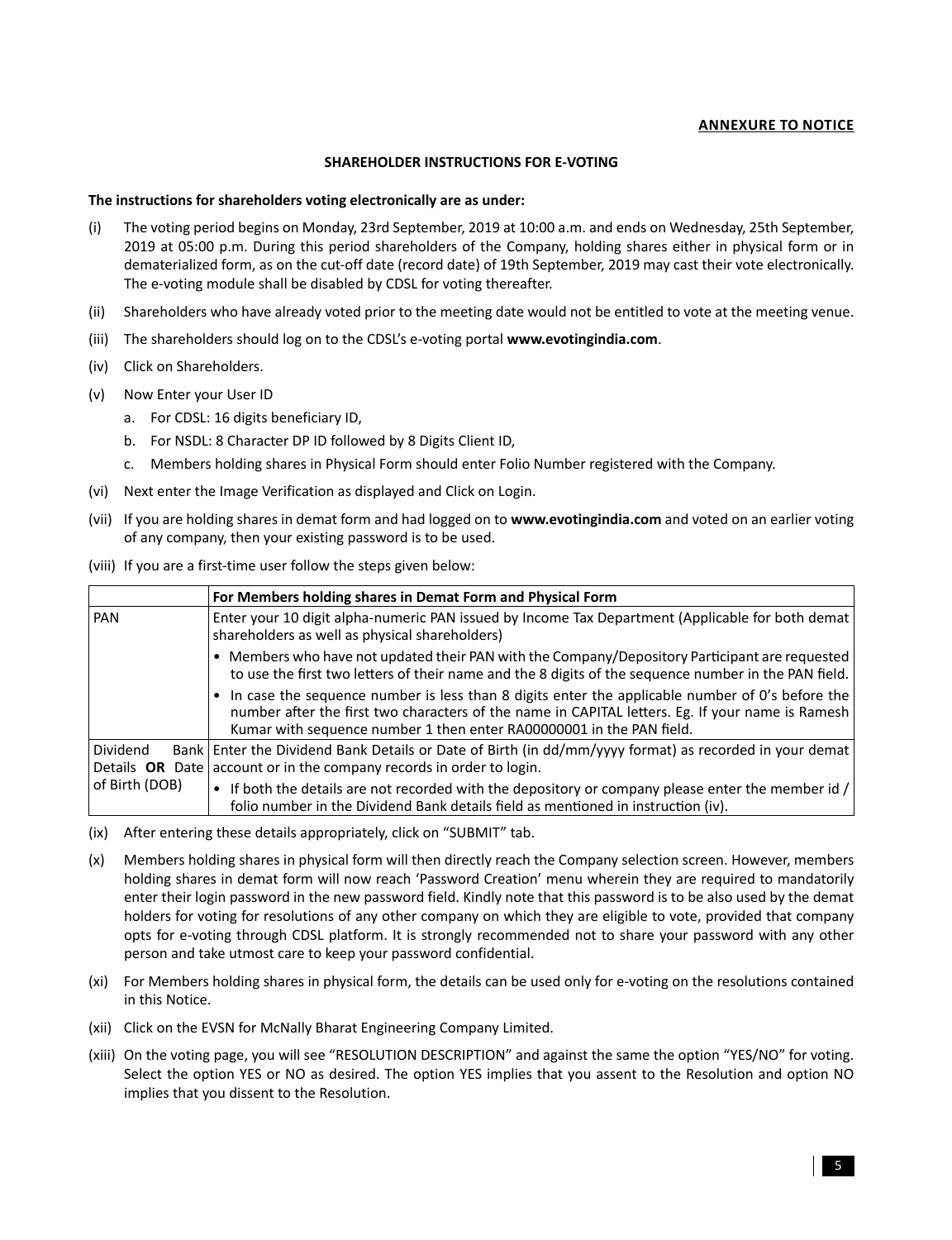- (xiv) Click on the "RESOLUTIONS FILE LINK" if you wish to view the entire Resolution details.
- (xv) After selecting the resolution you have decided to vote on, click on "SUBMIT". A confirmation box will be displayed. If you wish to confirm your vote, click on "OK", else to change your vote, click on "CANCEL" and accordingly modify your vote.
- (xvi) Once you "CONFIRM" your vote on the resolution, you will not be allowed to modify your vote.
- (xvii) You can also take a print of the votes cast by clicking on "Click here to print" option on the Voting page.
- (xviii) If a demat account holder has forgotten the login password then Enter the User ID and the image verification code and click on Forgot Password & enter the details as prompted by the system.
- (xix) **Shareholders can also cast their vote using CDSL's mobile app m-Voting available for android based mobiles. The m-Voting app can be downloaded from Google Play Store. Apple and Windows phone users can download the app from the App Store and the Windows Phone Store respectively. Please follow the instructions as prompted by the mobile app while voting on your mobile.**
- (xx) **Note for Non Individual Shareholders and Custodians**
	- Non-Individual shareholders (i.e. other than Individuals, HUF, NRI etc.) and Custodian are required to log on to www.evotingindia.com and register themselves as Corporates.
	- A scanned copy of the Registration Form bearing the stamp and sign of the entity should be emailed to helpdesk. evoting@cdslindia.com.
	- After receiving the login details a Compliance User should be created using the admin login and password. The Compliance User would be able to link the account(s) for which they wish to vote on.
	- The list of accounts linked in the login should be mailed to helpdesk.evoting@cdslindia.com and on approval of the accounts they would be able to cast their vote.
	- A scanned copy of the Board Resolution and Power of Attorney (POA) which they have issued in favour of the Custodian, if any, should be uploaded in PDF format in the system for the scrutinizer to verify the same.
- (xxi) In case you have any queries or issues regarding e-voting, you may refer the Frequently Asked Questions ("FAQs") and e-voting manual available at **www.evotingindia.com**, under help section or write an email to **helpdesk.evoting@ cdslindia.com**.
- (xxii) Mr. Atul Kumar Labh, Practicing Company Secretary, (FCS 4848 / CP 3238) of M/s. A. K. Labh & Co., Company Secretaries, Kolkata, has been appointed as the scrutinizer to scrutinize the e-voting process in a fair and transparent manner.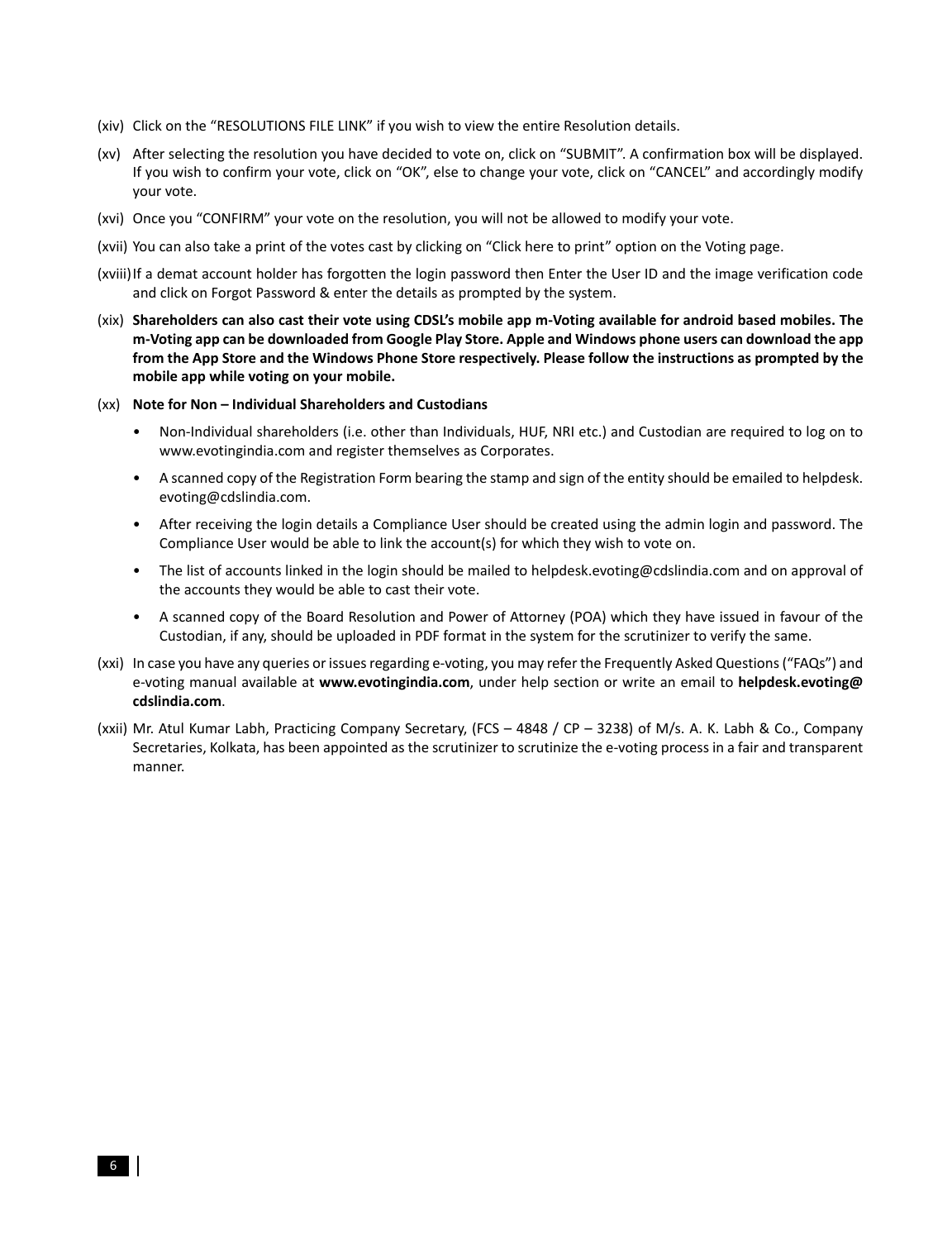

# **McNally Bharat Engineering Company Limited**

Corporate Identity Number (CIN): L45202WB1961PLC025181 Registered Office: 4 Mangoe Lane, Kolkata- 700 001, West Bengal, India Tel: +9133-3014 1212, Fax No: +9133 6628 2277 E-mail: mbecal@mbecl.co.in | Website: http://www.mcnallybharat.com

# **PROXY FORM**

**(MGT-11)**

[Pursuant to section 105(6) of the Companies Act, 2013 and rule 19(3) of the Companies **(Management and Administration) Rules, 2014]** 

| CIN               |                   | L45202WB1961PLC025181                               |
|-------------------|-------------------|-----------------------------------------------------|
| Name of Company : |                   | <b>McNally Bharat Engineering Company Limited</b>   |
| Registered Office | <b>Contractor</b> | 4 Mangoe Lane, Kolkata- 700 001, West Bengal, India |

| Name of the Member(s):     |                                                                                                                |
|----------------------------|----------------------------------------------------------------------------------------------------------------|
| <b>Registered Address:</b> |                                                                                                                |
| E-mail $Id$ :              |                                                                                                                |
| DP / Client ID / Folio No. |                                                                                                                |
| hereby appoint:            |                                                                                                                |
|                            |                                                                                                                |
|                            | Address: Address:                                                                                              |
|                            | E-mail $Id:$ $\Box$                                                                                            |
|                            |                                                                                                                |
|                            | Or failing him,                                                                                                |
|                            |                                                                                                                |
|                            |                                                                                                                |
|                            |                                                                                                                |
|                            |                                                                                                                |
|                            | Or failing him,                                                                                                |
|                            | 3. Name: 1. 2008. 2009. 2009. 2009. 2010. 2010. 2010. 2010. 2010. 2010. 2010. 2010. 2010. 2010. 2010. 2010. 20 |
|                            |                                                                                                                |
|                            |                                                                                                                |
|                            |                                                                                                                |

as my/our proxy to attend and vote (on a poll) for me/us and on my/our behalf at the 56th Annual General Meeting of the company, to be held on Thursday, September 26, 2019, at 11:00 a.m at Auditorium, Club Eco Vista, Ecospace Business Park, Plot No: 2-F/11, New Town, Rajarhat, 24 Parganas (North), Kolkata - 700 160 and at any adjournment thereof in respect of such resolutions as are indicated below: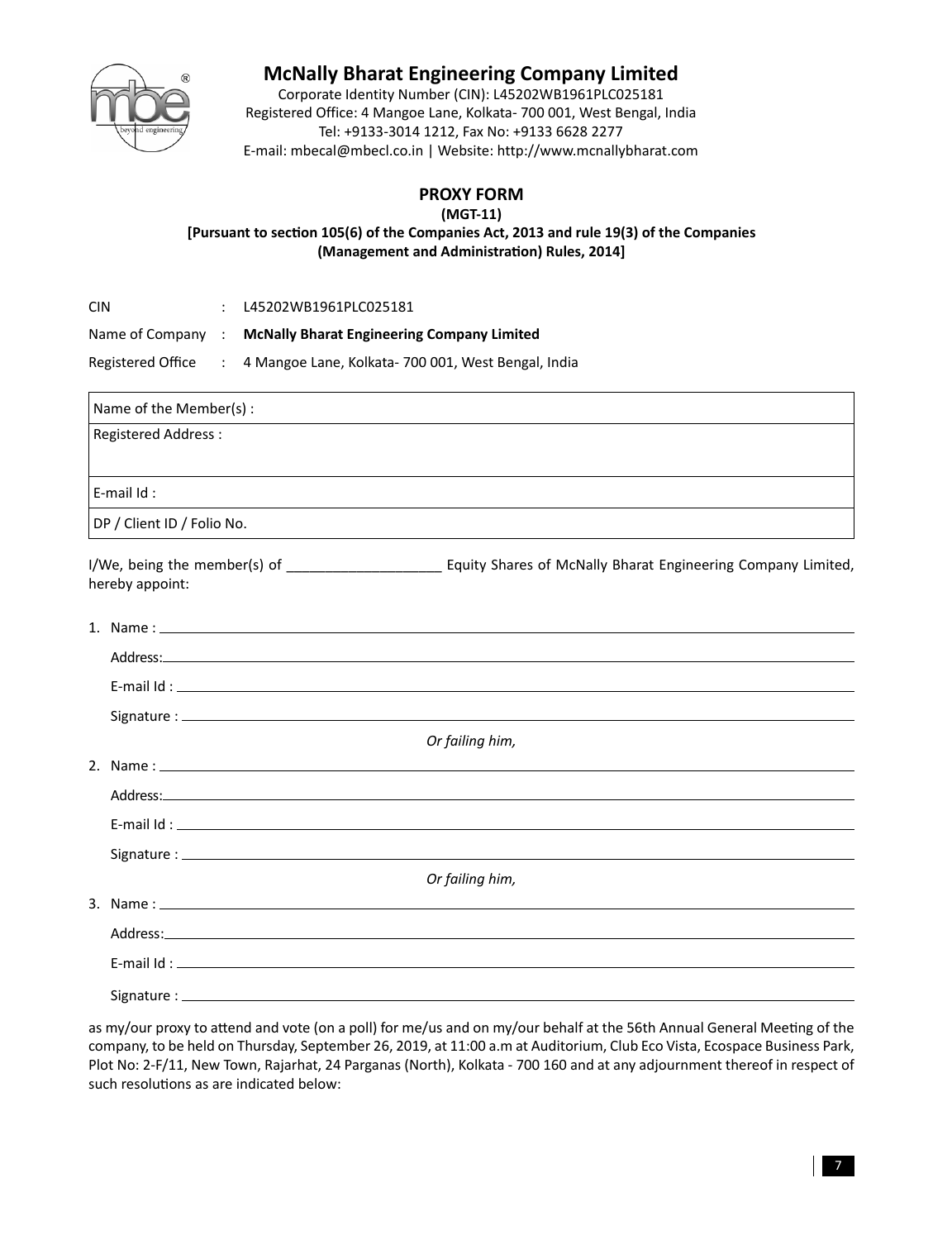| SI.<br><b>Resolutions</b><br>No. |                                                                                                                                                                                                                                                                                                                                                                                                                                                                                                             | Vote* |                |
|----------------------------------|-------------------------------------------------------------------------------------------------------------------------------------------------------------------------------------------------------------------------------------------------------------------------------------------------------------------------------------------------------------------------------------------------------------------------------------------------------------------------------------------------------------|-------|----------------|
|                                  |                                                                                                                                                                                                                                                                                                                                                                                                                                                                                                             | For   | <b>Against</b> |
|                                  | <b>ORDINARY BUSINESS</b>                                                                                                                                                                                                                                                                                                                                                                                                                                                                                    |       |                |
| 1.                               | Adoption of Standalone and Consolidated Financial Statements of the Company<br>for the financial year ended March 31, 2019 alongwith the Reports of Directors<br>and Auditors thereon. (Ordinary Resolution)                                                                                                                                                                                                                                                                                                |       |                |
| 2.                               | Consideration of declaration of dividend on Non-convertible Redeemable<br>Preference Shares for the financial year ended March 31, 2019. In view of<br>accumulated losses, the Board of Directors of your Company is of the opinion<br>that no dividend be rewarded to the Non-convertible Redeemable Preference<br>Shareholders, though they are entitled to receive dividend at a fixed rate of<br>11.50% on the Non-convertible Redeemable Preference Shares of Rs. 100/-<br>each. (Ordinary Resolution) |       |                |
| 3.                               | To appoint a Director in place of Mr. Aditya Khaitan (DIN: 00023788) who<br>retires by rotation and, being eligible, offers himself for re-election. (Ordinary<br>Resolution)                                                                                                                                                                                                                                                                                                                               |       |                |
|                                  | <b>SPECIAL BUSINESS</b>                                                                                                                                                                                                                                                                                                                                                                                                                                                                                     |       |                |
| 4.                               | Approval of remuneration of M/s. A. Bhattacharya & Associates, Cost<br>Accountants, the Cost Auditor of the Company for the financial year 2019-20.<br>(Ordinary Resolution)                                                                                                                                                                                                                                                                                                                                |       |                |

Signed this \_\_\_\_\_\_ day of \_\_\_\_\_\_\_\_\_\_\_\_\_\_\_\_\_, 2019

Signature of Shareholder:

Signature of Proxy holder(s):

#### Note:

- 1. This form of proxy in order to be effective should be duly completed and deposited at the Registered Office of the Company, not less than 48 hours before the commencement of the Meeting.
- 2.  $*$  This is only optional. Please put a  $\checkmark$  in the appropriate column against the resolutions indicated in the box. If you leave the 'For' or 'Against' column blank against any or all the resolutions, your Proxy will be entitled to vote in the manner as he/she thinks appropriate.

Affix Revenue Stamp